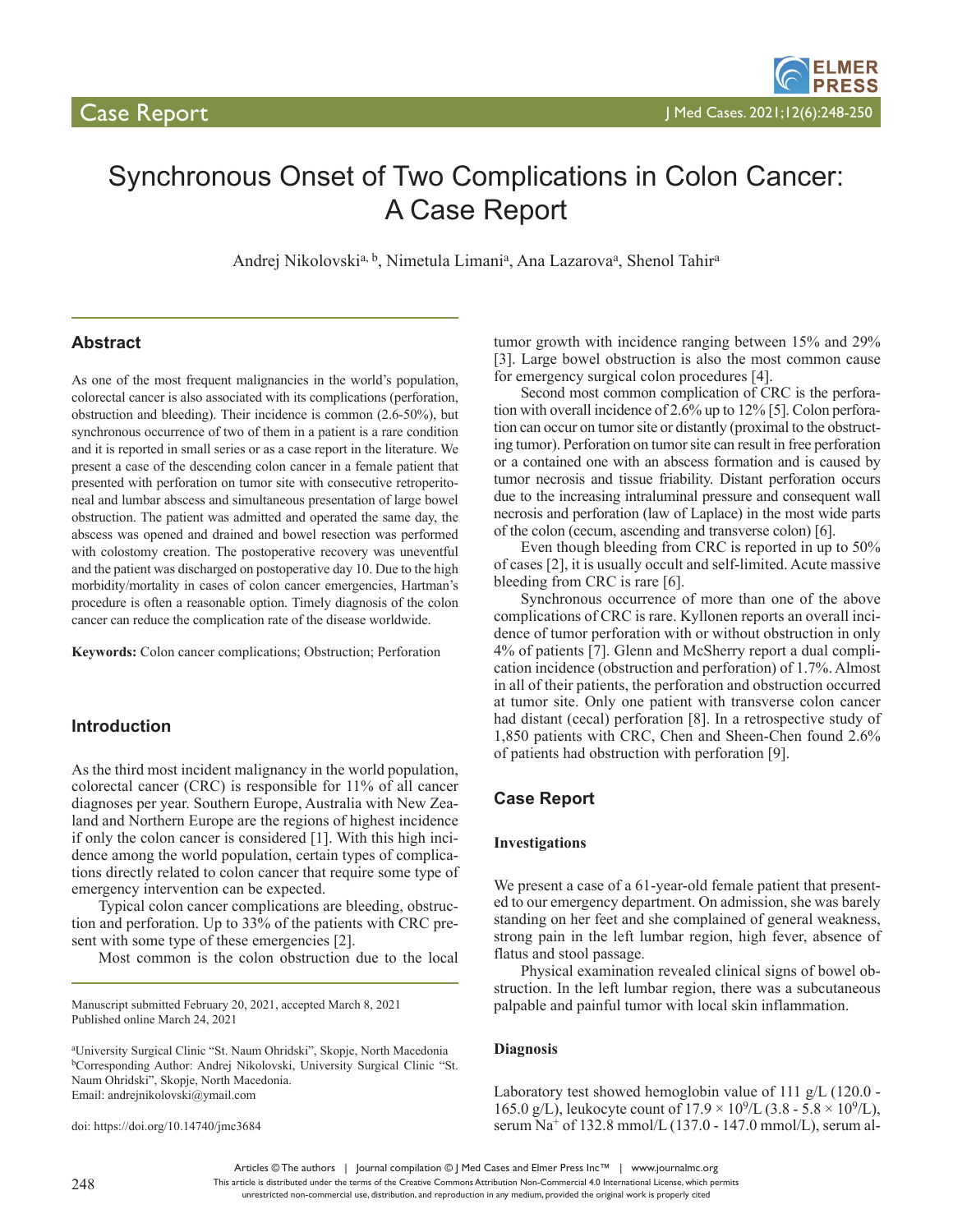

**Figure 1.** Contrast-enhanced abdominal computed tomography scan with suspicious neo-infiltrative obstructing lesion (yellow arrow) and retroperitoneal abscess that spreads in the left lumbar region with a bubble-gas level (black arrow).

bumin level of 28.7 g/L (35.0 - 52.0 g/L) and C-reactive protein level of 262.4 mg/L (0 - 5.0 mg/L). Other laboratory parameters were within normal limits. Contrast-enhanced computed tomography (CT) scan was previously done in other medical institution. It revealed large bowel obstruction with a site of obstruction at the level of the descending colon where a suspicious neo-infiltrative obstructing lesion was detected (yellow arrow). The scan also showed a retroperitoneal abscess that spreads over the left lumbar region with a bubble-gas level (black arrow) (Fig. 1).

#### **Treatment**

After admission and short resuscitation, the patient was referred to the operating room for an exploratory laparotomy. During exploration, a distended colon was found due to obstructing neo-infiltrative and perforated process of the descending colon. After opening the retroperitoneum, pus was freed from the abscess cavity. Its microbiological analysis showed presence of coliform bacteria. A proper lavage and drainage of the abscess cavity was done. Resection of the descendent colon was followed, with a creation of a terminal transversostomy at the left side of the abdominal wall.

#### **Follow-up and outcome**

The pathology report showed a moderately differentiated obstructive adenocarcinoma of the descending colon with a 1 cm wide defect on the colon wall. The process invaded the serosa of the colon with pericolic infiltration of the fatty tissue. Only five lymph nodes were yielded and analyzed (one of them had metastatic deposit). The final stage according to the eighth edition of Union for International Cancer Control (UICC) was pT4a pN1c pM0, pL1, pV0, pR0, G2, NG2, stage III B.

The postoperative period of recovery was slow but uneventful. Liquid oral intake started at postoperative day 3 and solid food was administered after the passage of gas through the formed stoma (day 4). The patient was discharged on postoperative day 10. There was no wound infection or any other accompanied postoperative morbidity.

#### **Discussion**

Treatment strategies in the onset of emergency colon cancer are defined. According to the 2017 World Society of Emergency Surgery (WSES) guidelines on colon and rectal cancer